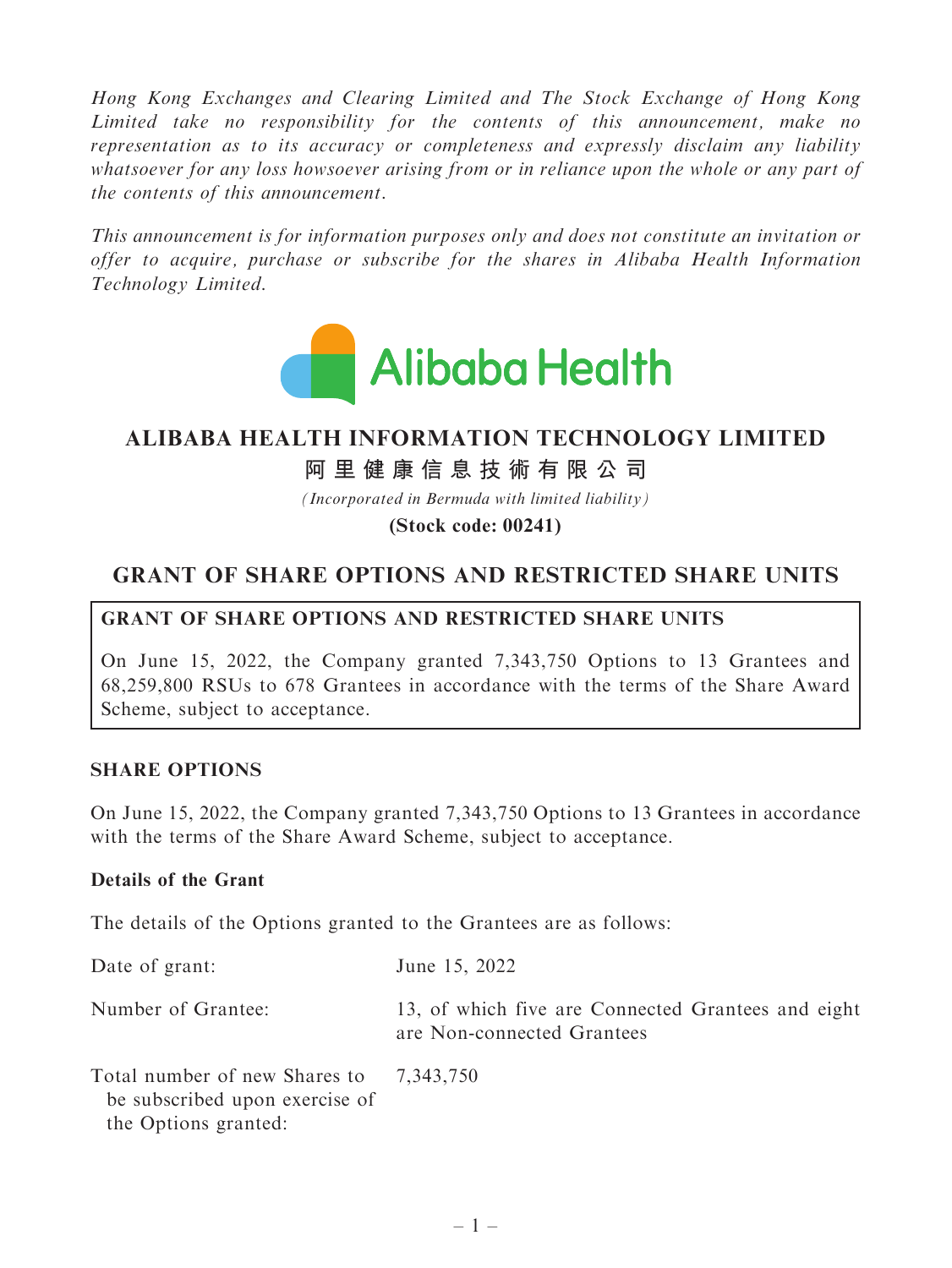| Consideration for the grant:              | Nil                                                                                                                                                                                                                 |
|-------------------------------------------|---------------------------------------------------------------------------------------------------------------------------------------------------------------------------------------------------------------------|
| Exercise price of the Options<br>granted: | HK\$4.920 per Share                                                                                                                                                                                                 |
| Validity period of the Options:           | The validity period of the Options shall be ten years<br>from the Date of Grant and the Options shall lapse at<br>the expiry of the validity period.                                                                |
| Vesting period of the Options:            | Apart from the Options granted to one Connected<br>Grantee which shall vest within six years from the<br>Date of Grant, the Options granted shall vest in the<br>Grantees within four years from the Date of Grant. |

The Options granted are not subject to performance targets.

#### Exercise Price

The exercise price of the Options of HK\$4.920 per Share represents the highest of (i) the closing price of the Shares of HK\$4.920 per Share as stated in the daily quotation sheet issued by the Stock Exchange on the Date of Grant, (ii) the average closing price of the Shares of HK\$4.828 per Share as stated in the daily quotation sheets issued by the Stock Exchange for the five business days immediately preceding the Date of Grant, and (iii) the nominal value of each Share, which is HK\$0.01.

#### Connected Grantees

A total of 3,776,625 Options are granted to five Connected Grantees, of which 1,290,125 Options are granted to Mr. Zhu Shunyan, an executive Director, the chairman of the Board and the chief executive officer of the Company, 1,062,750 Options are granted to Mr. Shen Difan, an executive Director and the chief operating officer of the Company, 283,250 Options are granted to Mr. Tu Yanwu, an executive Director and the chief financial officer of the Company, and the remaining Options are granted to three directors of subsidiaries of the Company. The grant of Options to Mr. Zhu Shunyan, Mr. Shen Difan and Mr. Tu Yanwu was approved by the independent non-executive Directors in accordance with Rule 17.04(1) of the Listing Rules. Each of Mr. Zhu Shunyan, Mr. Shen Difan and Mr. Tu Yanwu had abstained from voting on the resolution relating to the Options granted to himself and had not been counted towards the quorum of the Board meeting in respect of such resolution. Save as disclosed above, none of the Grantees is a Director, chief executive or substantial shareholder (as defined under the Listing Rules) of the Company, or an associate (as defined under the Listing Rules) of any of them.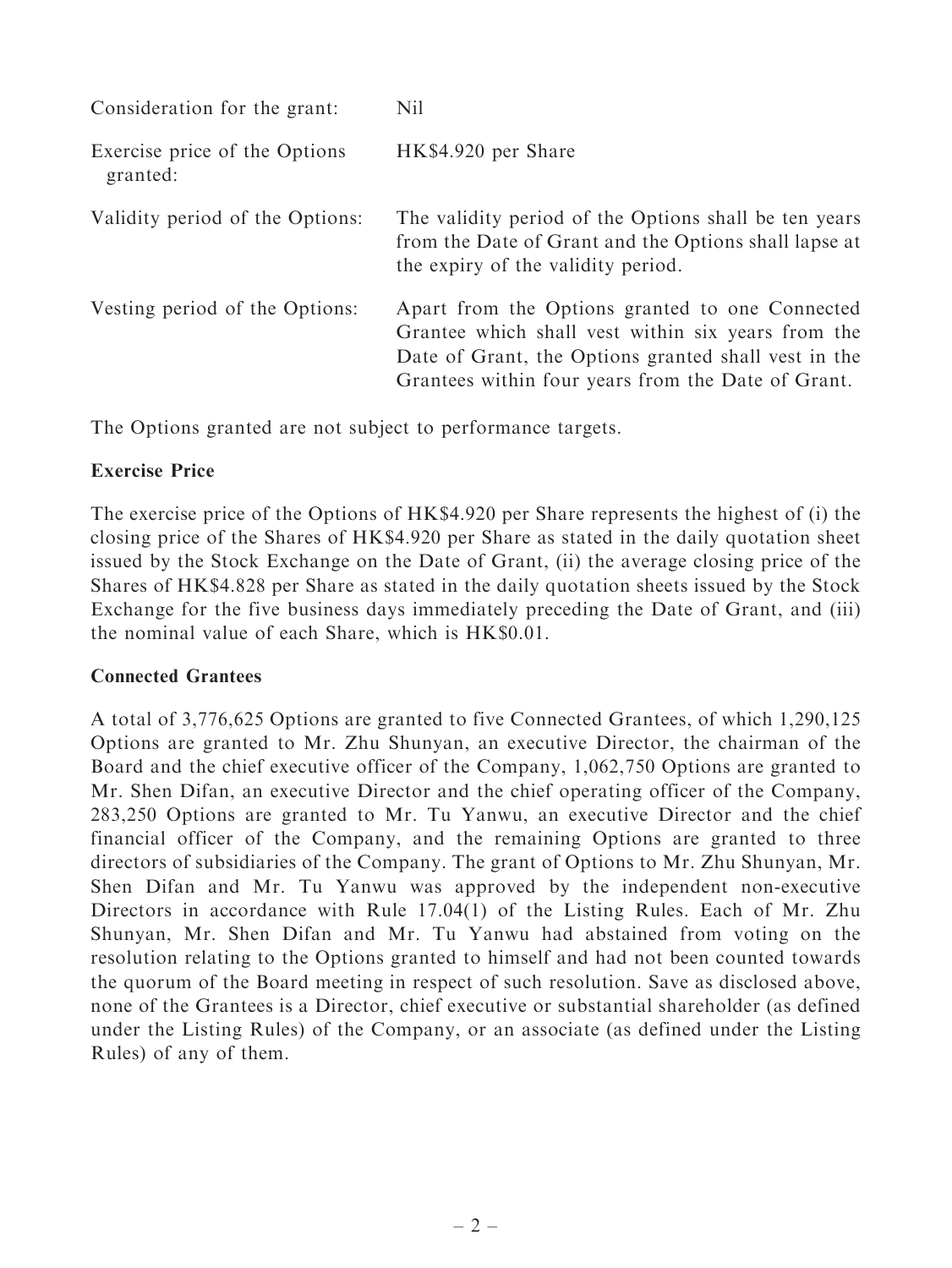#### RESTRICTED SHARE UNITS

On June 15, 2022, the Company granted 68,259,800 RSUs to 678 Grantees in accordance with the terms of the Share Award Scheme, subject to acceptance. In accordance with the terms of the Share Award Scheme, the RSUs were granted to the Grantees under the following terms:

- each of the RSUs to be granted to the Grantees represents a right to receive a Share on the date the RSU vests; and
- the RSUs granted are not subject to performance targets.

In relation to 66,267,250 RSUs granted to the Non-connected Grantees, new Shares that rank pari passu in all respects among themselves and with all the Shares in issue from time to time shall be issued and/or existing Shares in issue to be purchased from the market out of cash contributed by the Company to be held on trust for the Non-Connected Grantees shall be transferred to the Non-connected Grantees (as the case may be) upon vesting and settlement of such RSUs. In relation to 1,992,550 RSUs granted to the Connected Grantees, the Company shall procure the Trustee to purchase existing Shares from the market out of cash contributed by the Company to be held on trust for the Connected Grantees until such RSUs are vested with such Connected Grantees.

Apart from the RSUs granted to one Connected Grantee which shall vest within six years from the Date of Grant, the RSUs granted shall vest in the Grantees within four years from the Date of Grant.

#### Connected Grantees

A total of 1,992,550 RSUs are granted to six Connected Grantees, of which 516,050 RSUs are granted to Mr. Zhu Shunyan, an executive Director, the chairman of the Board and the chief executive officer of the Company, 425,100 RSUs are granted to Mr. Shen Difan, an executive Director and the chief operating officer of the Company, 113,300 RSUs are granted to Mr. Tu Yanwu, an executive Director and the chief financial officer of the Company, and the remaining RSUs are granted to three directors of subsidiaries of the Company. Each of Mr. Zhu Shunyan, Mr. Shen Difan and Mr. Tu Yanwu had abstained from voting on the resolution relating to the RSUs granted to himself and had not been counted towards the quorum of the Board meeting in respect of such resolution. Save as disclosed above, none of the Grantees is a Director, chief executive or substantial shareholder (as defined under the Listing Rules) of the Company, or an associate (as defined under the Listing Rules) of any of them.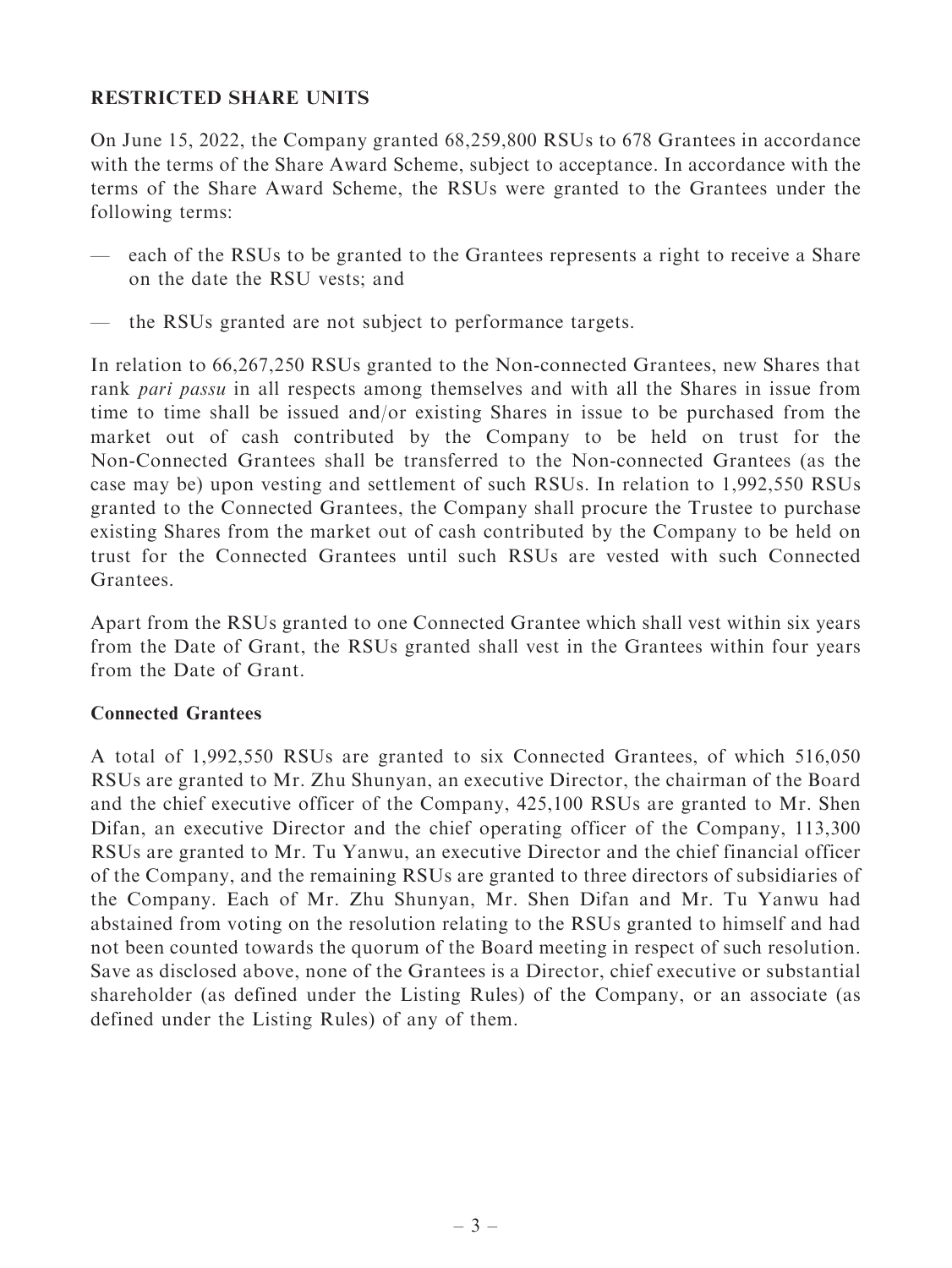### LISTING RULES IMPLICATIONS

The grant of RSUs to the Connected Grantees constituted a connected transaction of the Company under Chapter 14A of the Listing Rules. However, no new Shares will be issued and allotted upon vesting and settlement of such RSUs granted to the Connected Grantees. As the RSUs were granted to the Connected Grantees pursuant to their service contracts with the Company or its subsidiary, the grant of RSUs to the Connected Grantees is exempt from reporting, announcement and independent shareholders' approval requirements under Rule 14A.73 of the Listing Rules.

#### REASONS FOR AND BENEFITS OF THE GRANTS

The purpose of the aforesaid grant of the Options and RSUs is to (i) attract skilled and experienced personnel for the further development and expansion of the Group by providing them with the opportunity to acquire equity interests in the Company, (ii) recognize the contribution to the success and development of the Group made by the existing employees of Company or its affiliate(s), and/or (iii) generally incentivize and motivate our employees to remain with, and to strive for the future development and expansion of, the Group.

#### **DEFINITIONS**

| "Board"                 | the board of directors of the Company                                                                                                                                                                          |
|-------------------------|----------------------------------------------------------------------------------------------------------------------------------------------------------------------------------------------------------------|
| "Company"               | Alibaba Health Information Technology Limited (阿里健康信息<br>技術有限公司), a company incorporated in Bermuda, the shares<br>of which are listed on the Main Board of the Stock Exchange<br>(Stock Code: 00241)          |
| "Connected<br>Grantees" | the Grantees who are connected persons of the Company                                                                                                                                                          |
| "connected person"      | has the same meaning ascribed to it under the Listing Rules                                                                                                                                                    |
| "Date of Grant"         | June 15, 2022                                                                                                                                                                                                  |
| " $Directory$ "         | $\text{directory}(s)$ of the Company                                                                                                                                                                           |
| "Grantees"              | Directors, directors of subsidiaries of the Company, employees<br>of the Company or its affiliate(s) who are granted Options and/<br>or RSUs in accordance with the Share Award Scheme on the<br>Date of Grant |
| "Group"                 | the Company and its subsidiaries                                                                                                                                                                               |
| "HK\$"                  | the lawful currency of Hong Kong                                                                                                                                                                               |